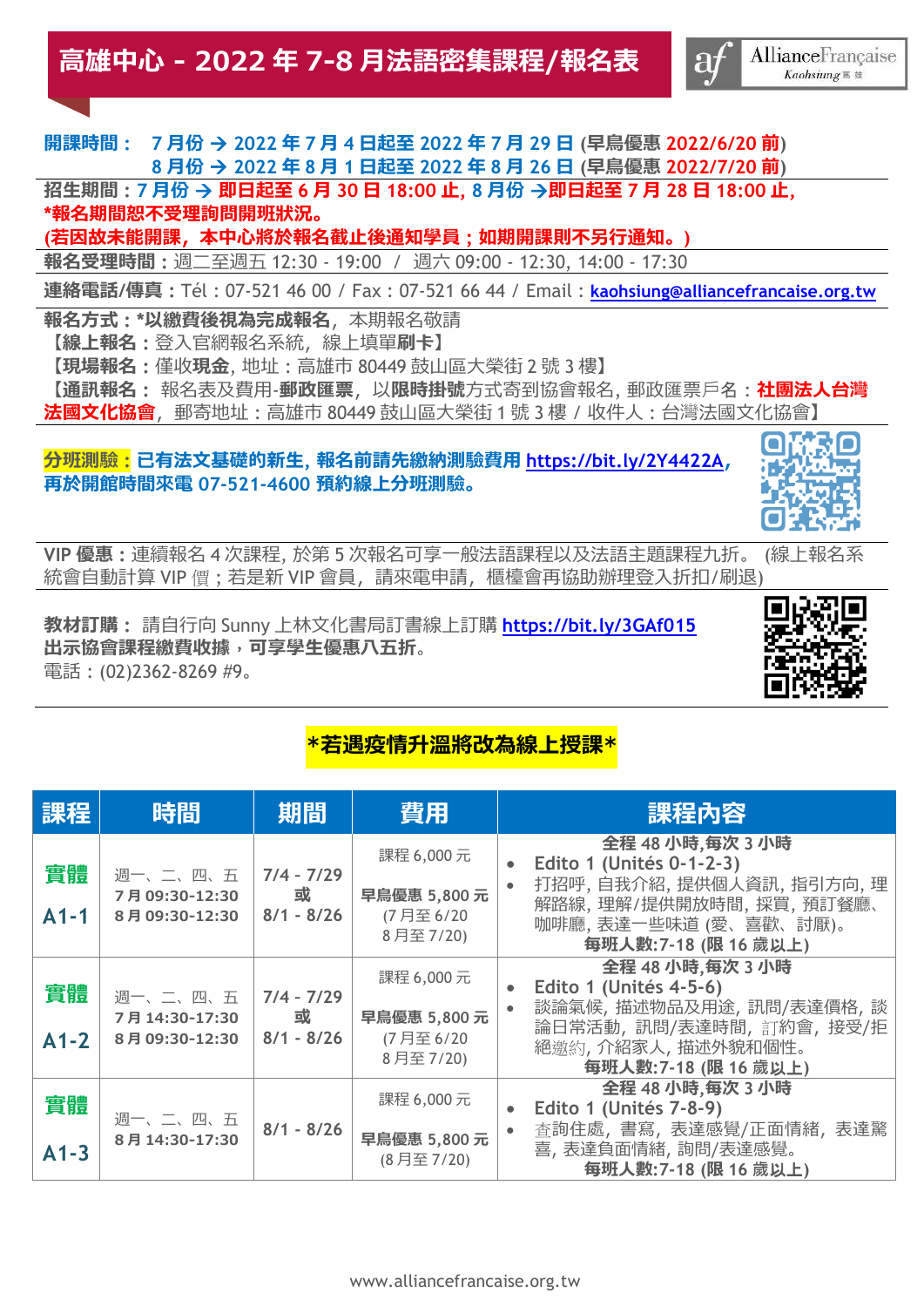# **高雄中心 - 2022 年 7-8 月法語密集課程/報名表**

 $\blacksquare$ 



|        |                                 |                   |                         | 全程 48 小時,每次 3 小時                                    |  |
|--------|---------------------------------|-------------------|-------------------------|-----------------------------------------------------|--|
| 實體     |                                 |                   | 課程 6,000元               | Edito 2 (Unités 1-2-3)<br>藝術家介紹, 原生地表達, 談論喜好, 提議出逐, |  |
|        | 週一、二、四、五<br>7月09:30-12:30       | $7/4 - 7/29$      | 早鳥優惠 5,800元             | 接受或拒絕邀約, 描述照片, 敘述回憶, 了解旅                            |  |
| $A2-1$ |                                 |                   | (7月至6/20)               | 遊指南手冊,書寫,理解小廣告,居住地點表達,<br>描述地點。                     |  |
|        |                                 |                   |                         | 每班人數:7-18 (限 16 歲以上)                                |  |
|        |                                 |                   | 課程 6,000元               | 全程 48 小時,每次 3 小時                                    |  |
| 實體     | 週一、二、四、五                        | $7/4 - 7/29$      |                         | Edito 2 (Unités 4-5-6)<br>談論未來, 表達目的,某人提醒某事/某物, 給予  |  |
|        | 7月14:30-17:30<br>8月09:30-12:30  | 或<br>$8/1 - 8/26$ | 早鳥優惠 5,800元             | 意見,健康問題表達, 理解醫囑, 表達看法, 了解                           |  |
| $A2-2$ |                                 |                   | (7月至6/20<br>8月至7/20)    | 關於浪費食物的文章,表達同意,表達不滿。                                |  |
|        |                                 |                   |                         | 每班人數:7-18 (限 16 歲以上)<br>全程 48 小時,每次 3 小時            |  |
|        |                                 |                   | 課程 6,000元               | Edito 2 (Unités 7-8-9)                              |  |
| 實體     | 週一、二、四、五                        | $8/1 - 8/26$      |                         | 談論某人的性格, 外貌描述, 談論情緒, 意見表                            |  |
| $A2-3$ | 8月14:30-17:30                   |                   | 早鳥優惠 5,800元             | 面, 責備表達, 理解刊物上的幽默圖畫,正反面<br>評論,理解/答覆告示,表達期許,談論假設情    |  |
|        |                                 |                   | (8月至7/20)               | 況。                                                  |  |
|        |                                 |                   |                         | 每班人數: 7-18 (限 16 歲以上)<br>全程 48 小時,每次 3 小時           |  |
|        |                                 |                   |                         | Edito 3 (Unités 1-2)                                |  |
| 實體     |                                 |                   | 課程 6,000元               | 表達感興趣及不感興趣的事,表達必須/允許/                               |  |
|        | 週一、二、四、五<br>7月09:30-12:30       | $7/4 - 7/29$      | 早鳥優惠 5,800元             | 禁止, 給予建議, 描述住所, 道喜,講述關於家人<br>的事,描述與親近友人之間的關係,呈述一個過  |  |
| $B1-1$ |                                 |                   | (7月至6/20)               | 去事件 : 當時的狀況/習慣/事件,表達開心、喜                            |  |
|        |                                 |                   |                         | 樂, 講述一個回憶。                                          |  |
|        |                                 |                   |                         | 每班人數: 7-18 (限 16 歲以上)<br>全程 48 小時,每次 3 小時           |  |
|        |                                 |                   | 課程 6,000元               | Edito 3 (Unités 3-4)                                |  |
| 實體     | 週一、二、四、五                        | $7/4 - 7/29$      |                         | 敘述一個工作經驗,說明他對勞工界的看法,                                |  |
| $B1-2$ | 7月14:30-17:30<br>8月 09:30-12:30 | 或<br>$8/1 - 8/26$ | 早鳥優惠 5,800元<br>(7月至6/20 | 表達他的意見, 表達他的動機, 表達不同的確<br>切階級, 比較不同的消費方式, 描述一個地     |  |
|        |                                 |                   | 8月至7/20)                | 方。                                                  |  |
|        |                                 |                   |                         | 每班人數: 7-18 (限 16 歲以上)<br>全程 48 小時,每次 3 小時           |  |
|        |                                 |                   |                         | Edito 3 (Unités 5-6)                                |  |
|        |                                 |                   | 課程 6,000元               | 講述法語文化的多樣性, 討論一個語言獨特的優                              |  |
| 實體     | 週一、二、四、五                        | $8/1 - 8/26$      |                         | 點及缺點, 猶豫著要移居國外, 表達一種信心與<br>鼓勵, 敘述兩個過去曾經經歷的事件, 表達做某  |  |
| $B1-3$ | 8月 14:30-17:30                  |                   | 早鳥優惠 5,800元             | 件是遇到的困難, 對一個新聞事件加以敘述並且                              |  |
|        |                                 |                   | (8月至7/20)               | 反應,幫媒體編寫一篇文章,並報告這起事件,                               |  |
|        |                                 |                   |                         | 辯論關於報導的獨立性。<br>每班人數: 7-18 (限 16 歲以上)                |  |
|        |                                 |                   |                         |                                                     |  |